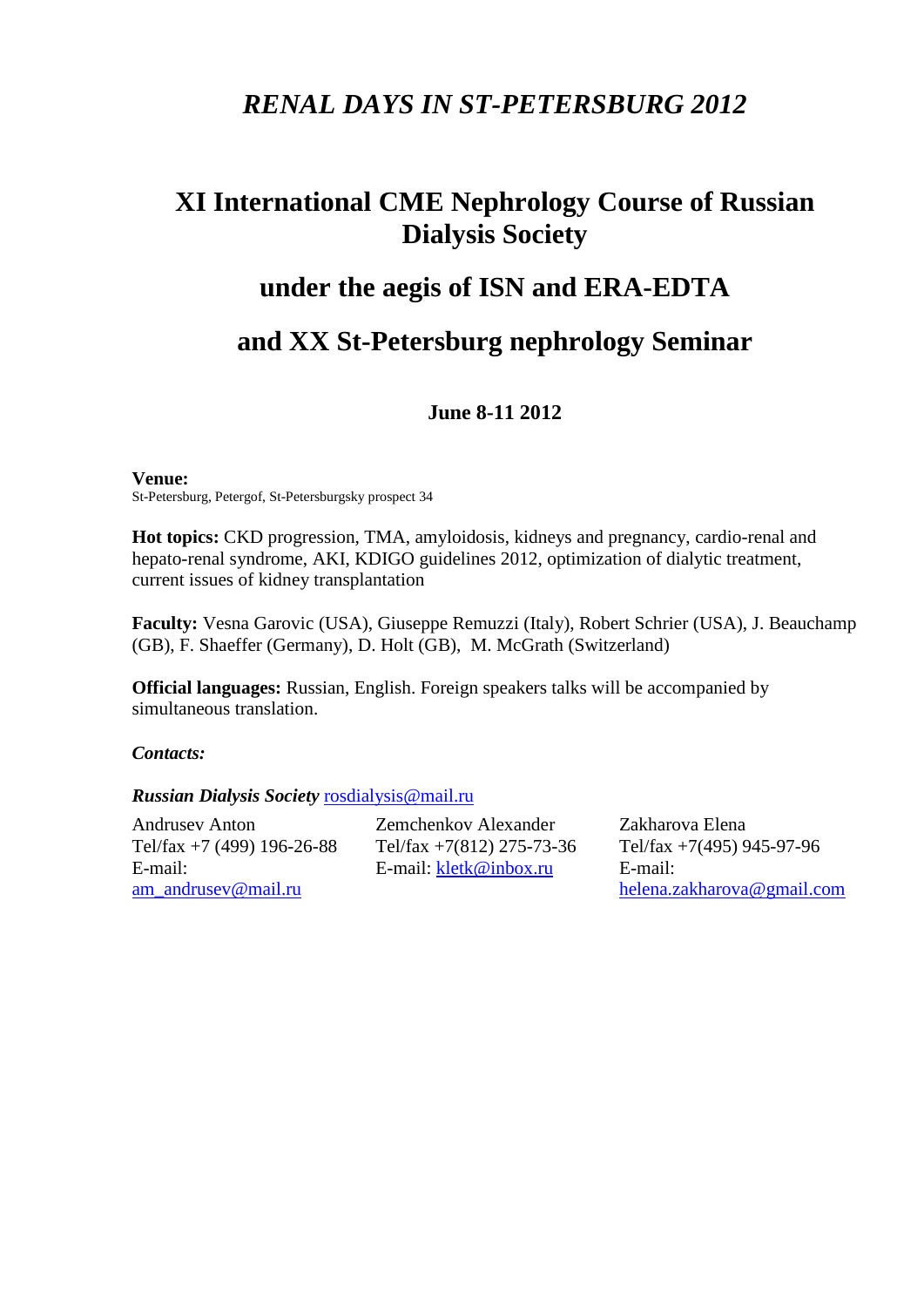**June 8: 17-30** – **19-30** Workshop of North-West Region Nephrology Service representatives

## **June 9 – 11 июня**

## **XI International Nephrology CME Course**

#### **June 9, Day 1**

**Main hall**

**9-00 – 9-30 Opening ceremony**

**Main hall**

**9-30 – 11-10 Plenary session: mechanisms of kidney diseases progression, nephroprotection**

**Chairs:** A. Smirnov (St-Petersburg), G. Remuzzi (Italy)

9.30 – 10.10 Role of proteinuria in chronic kidney diseases progression - G. Remuzzi (Italy)

10.10 -10.15 Q&A

10.15 – 10.55 Role of podocyte dysfunction in progression of chronic glomerulonephritis – I. Bobkova (Moscow)

10.55 – 11.05 Q&A

11.05 – 11.45 Modern view on nephroprotection (A. Smirnov (St-Petersburg)

11.45 – 11.50 Q&A

### **11.50 – 12.15 Break**

**12.15 – 15.20 Symposia: Thrombotic microangiopathy**

**Chairs:** S. Borovoy (St-Petersburg), J. Beauchamp (GB) 12.15 – 12.55 Thrombotic microangiopathy: current view - G. Remuzzi (Italy)

12.55 – 13.00 Q&A

13.00 – 13.40 aHUS - genetic, chronic, progressive,catastrophic, life-threatening disease. Historical treatment. Novel therapeutic approaches. Resullts of Clinical trials - J. Beauchamp (GB)

13.40 – 13.45 Q&A

13.45 – 14.30 Improving treatment outcomes in pediatric patients with aHUS + case – F. Schaeffer (GermanY)

14-30 – 14.35 Q&A 14.35 – 15.15 Multiorgan involvement in acute TMA – N. Kozlovskaya (Moscow)

 $15.15 - 15.20$  Q&A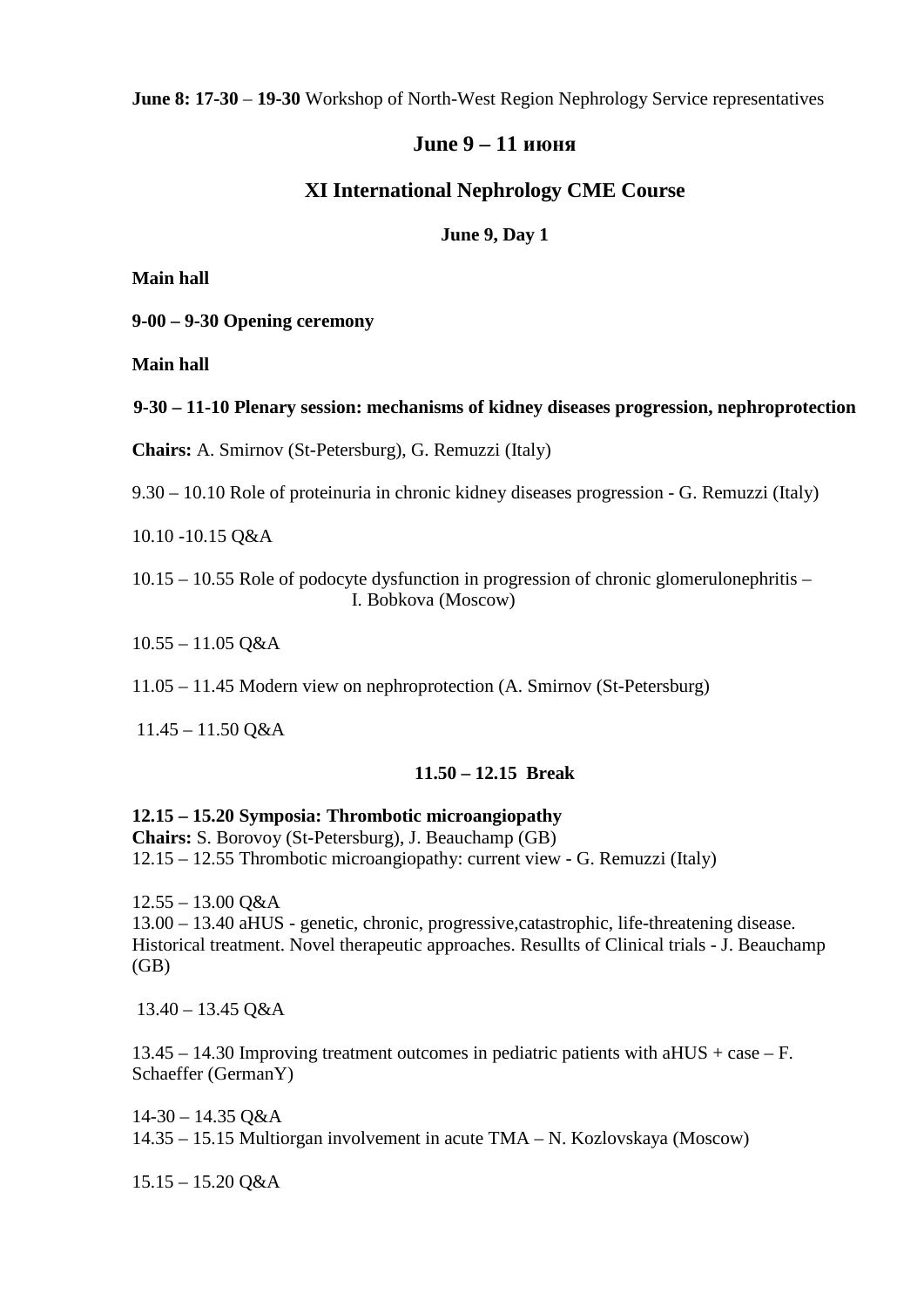#### **15.20 - 16.20 Break**

#### **16.20 – 18. 20 Meet-expert session: Atypical HUS**

**Moderators:** G. Remuzzi, N. Kozlovskaya, E. Stolyarevich

**Case presenters:** E. Molchanova, L. Artukhina. E. Zakharova

#### **June 10, Day 2**

**Main hall**

#### **9-00 – 15.00 Plenary session: Clinical nephrology**

**Chairs:** L. Kozlovskaya (Moscow), V. Garovic (USA)

9.00 - 9.40 Pre-eclampsia and kidney diseases in future – V. Garovic (USA)

 $9.40 - 9.45$  O&A 9.45 – 10.25 Amyloidosis today: diagnostics and treatment – L Kozlovskaya (Moscow)

10-25 –10.30 Q&A

10.30 – 11.10 Pregnancy and kidneys – V. Garovic (USA)

11.10 – 11.15 Q&A 11.15 – 11.55 Anticytokine therapy in glomerulopathies – V. Mazurov (St-Petersburg)

11.55 – 12.00 Q&A

#### **12-00 – 12.30 Break**

12.30 – 13.10 New in arterial hypertension pathogenesis – A. Bagrov (St-Petersburg)

13.10 – 13.15 Q&A 13.15 – 13.55 National guidelines on arterial hypertension treatment - N. Leontjeva (St-Petersburg)

13.55 – 14.00 Q&A 14.00 – 14.40 KDIGO guidelines on treatment of glomerulonephritis – E. Zakharova (Moscow)

14.40 – 14.45 Q&A

**Small hall**

#### **11.30 – 14.30 Symposia "Current issues of dialysis»**

**Chairs:** A. andrusev (Moscow), V. Rjasyansky (St-Petersburg)

11.30-11.55 Urgent start of renal replacement therapy - V. Rjasyansky (St-Petersburg)

11.55.-12.00 Q&A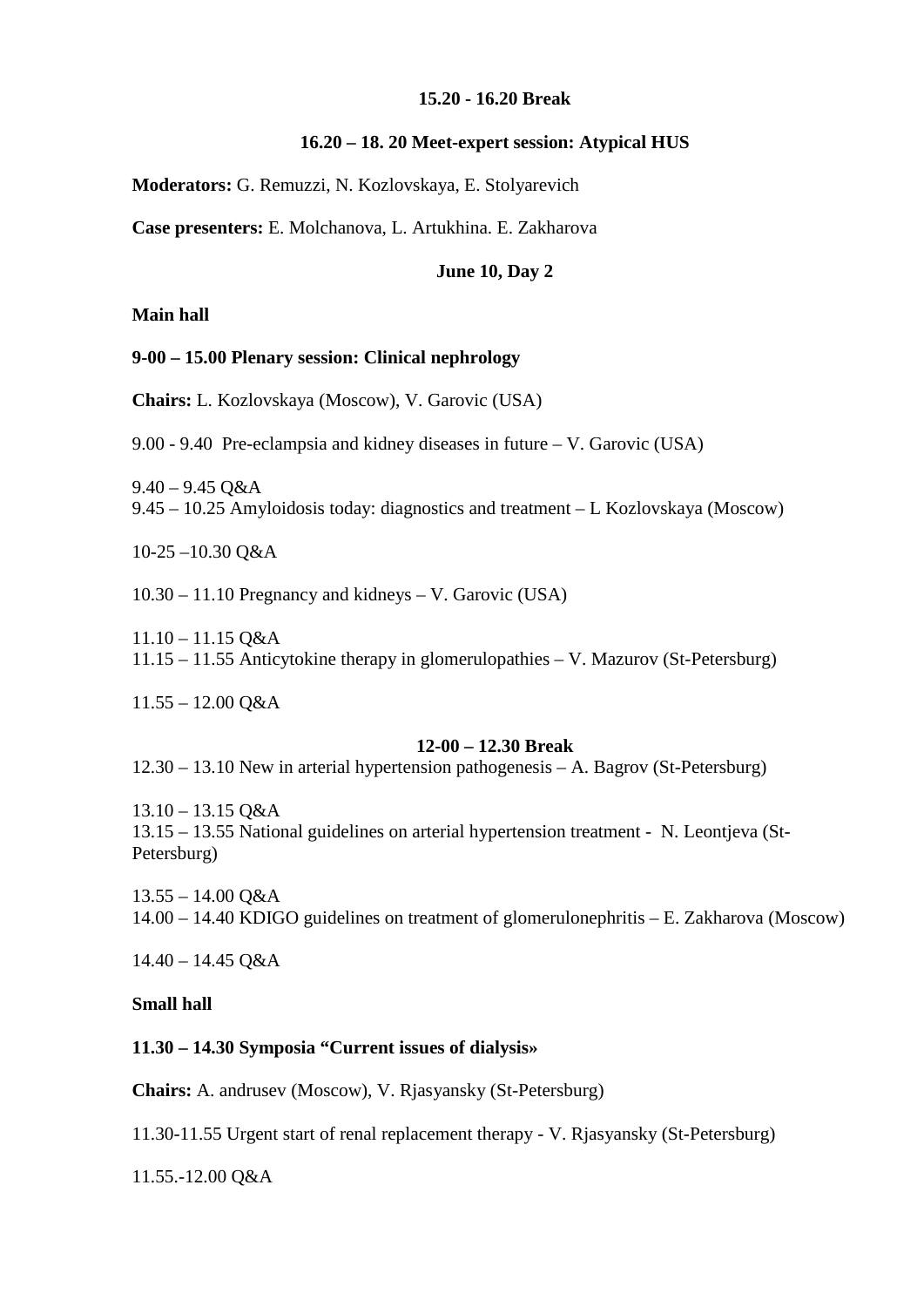12.00- 12.25 Problems of peritoneal dialysis – A. Andrusev (Moscow)

12.25-12.30 Q&A

12.30- 12.55 Arterial hypertension on dialysis \_ A. Smirnov (St-Petersburg)

12.55 – 13.00 Q&A

13.00 – 13.25 Programs of Hemodilalysis quality in Russia and abroad – A. Zemchenkov (St-Petersburg)

 $13.25 - 13.30$  O&A 13.30- 13.55 Sudden death on hemodialysis – V. Shilo (Moscow)

13.55-14.00 Q&A

14.00-14.25 Acid-base homeostasis correction in dialysis patients – V. Suchkov (St-Petersburg)

14.25-14.30 Q&A

#### **14.30 – 15.30 Перерыв**

#### **Main hall**

#### **15.30 – 17-00 Symposia "Anemia"**

15.30- 16.10 Erythropoiesis-stimulating agents: pro et contra – V. Shilo, O. Kotenko (Moscow)

16.10-16.20 Discussion

16.20-16.50 Bio-analogues in clinical practice: identity, quality, safety – speaker to be defined

16.50 – 17.00 Discussion

#### **17-00 - 19-00 Symposia "MBD-CKD"**

17.00 – 17.25 Markers of bone and mineral disturbances in CKD **-** V. Rjasyansky (St-Petersburg)

17.25 – 17.30 Discussion

17.30 – 17.55 Hyperparathyreiodism: invasive treatment – I. Sleptsov (St-Petersburg)

17.55 – 18.00 Discussion

18.00- 18.25 To be defined

18.25 – 18.30 Discussion

18.30 – 18.55 To be defined

18.55 – 19.00 Discussion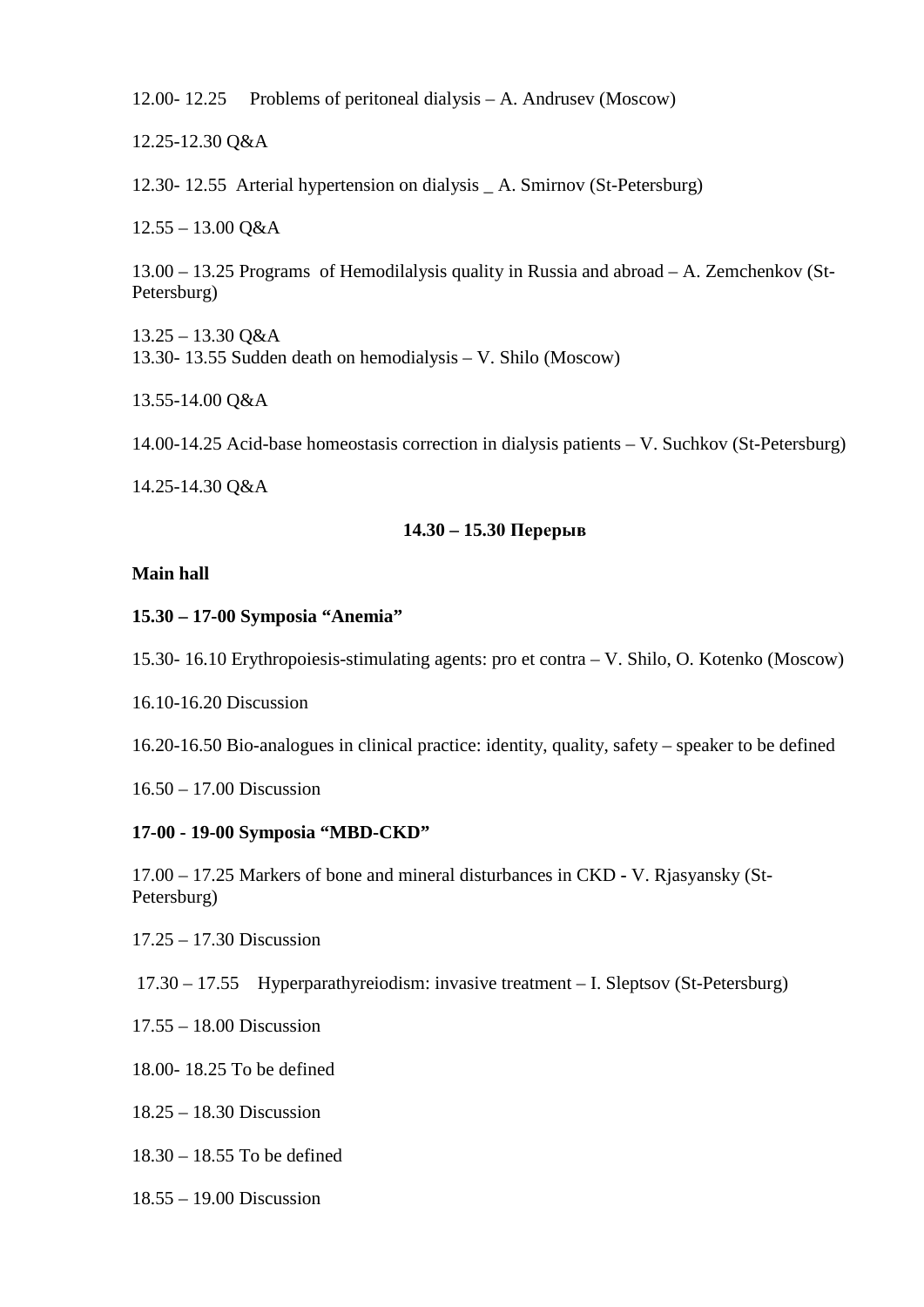#### **Small hall**

**17-00 – 19-00 Workshop** "Auto-inflammatory syndromes: new entity in clinical medicine" **Moderators:** L. Kozlovskaya, V. Rameev

## **June 11, Day 3**

#### **Main hall**

#### **9-00 – 10.40 Plenary session "Acute kidney injury"**

9.00 – 9.40 Fluid balance in AKI - R. Schrier (USA)

 $9.40 - 9.50$  O&A

9.50 – 10.30 KDIGO guidelines on AKI - R. Schrier (USA)

10.30 – 10.40 Q&A

#### **10.40 - 11.10 Break**

#### **Main hall**

**Plenary session "Cross-talks between the organs"** 11.10 – 11.30 Kidney involvement in hepatitis – V. Radchenko (St-Petersburg) 11.30 – 11.35 Q&A 11.30 – 12.15 Parallels between cardio-renal and hepato-renal syndromes – R. Schrier (USA)

12.15 – 12.25 Q&A 12.25 – 12.55 Who compensatory mechanisms may be dangerous – J. Bagrov (St-Petersburg)

 $12.55 - 13.00$  O&A

#### **Small hall**

#### **12.00- 13.00 Symposia "Current issues of kidney transplantation and post-transplant immunosuppression"**

12.00 – 12.30 Long-term results of kidney transplantation in aspect of different immunosuptession regimens – N. Tomilina (Moscow)

12.30-12.35 Q&A

12.35 – 12.55 Glucocorticosteriods – pro et contra – D. Suslov (St-Petersburg)

 $12.55 - 13.00$  Q&A